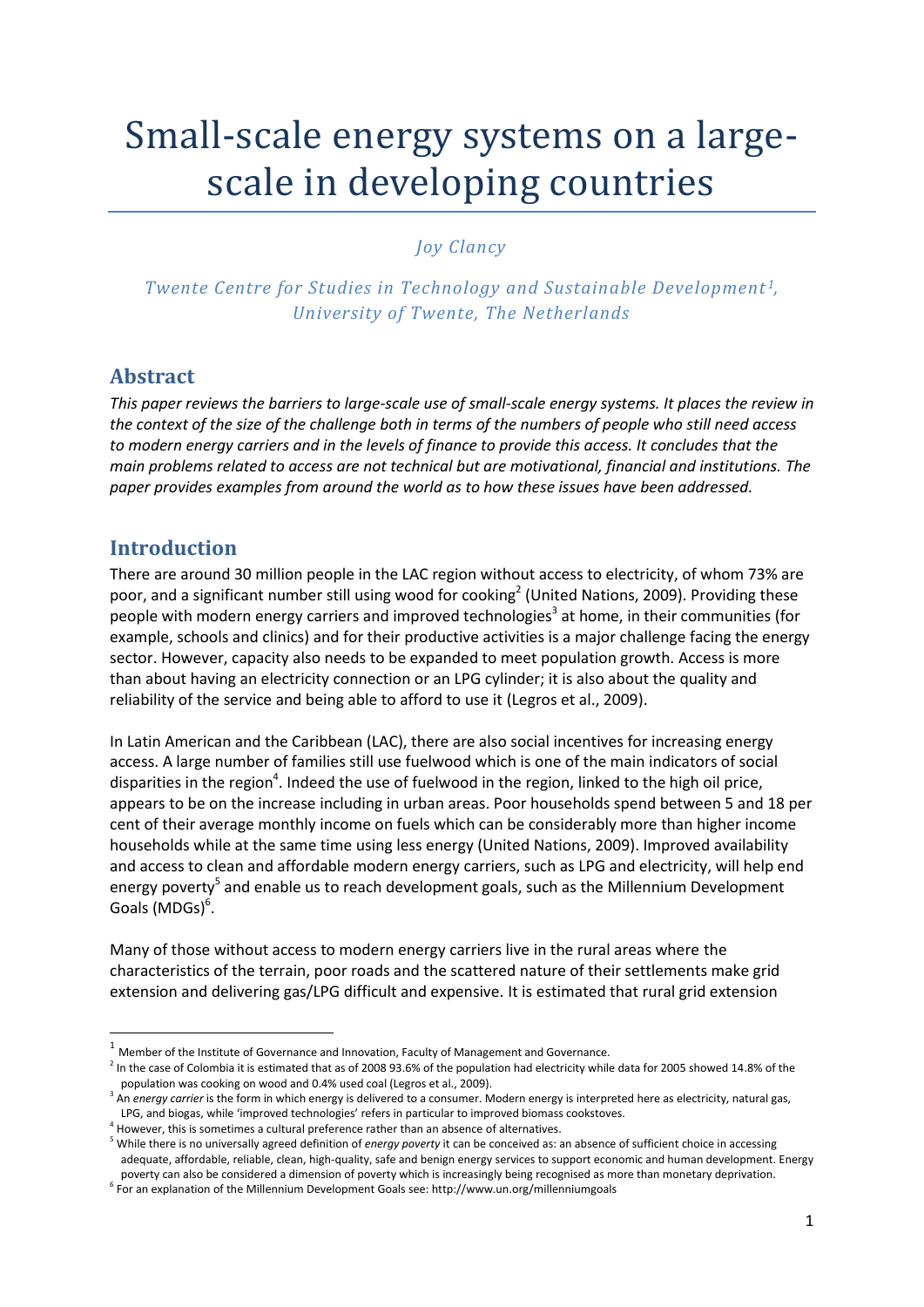costs from US\$ 8,000 to 10,000 per kilometre which makes decentralised systems a more attractive option [\(Flavin and Hull-Aeck, 2005\)](#page-12-1). These reasons are seen as good incentives for promoting smallscale decentralised systems particularly based on renewables. There are additional economic and environmental reasons for the promotion of renewables. The economic incentive is linked to oil prices in terms of the general trend upwards linked to volatility cause problems for governments and consumers alike<sup>7</sup>. The environmental incentive comes from climate change, linked to fossil fuel use, which has much wider impacts, for example, on food security, access to drinking water, and on health. However, diesel and petrol engines cannot be neglected entirely, particularly in an oil exporting country like Colombia. These engines are a mature technology supported by a distribution system built with large investment over many decades which will not disappear overnight; in part this system is driving the development of biofuels even in oil producing countries like Colombia. However, we should not lose sight of the fact that LAC has very high rates of urbanisation which has been accompanied by a rise in urban poverty, partly caused by rural migration with an influx of people lacking skills for the urban economy, and partly caused by the 2008 global finical crisis creating a pool of unemployed who entered the informal sector. There is an assumption that the urban poor have better access to modern energy carriers than the rural poor. To a certain extent this is correct, particularly in LAC, with relation to electricity but not necessarily to cooking fuels [\(Clancy](#page-11-0)  [et al., 2008\)](#page-11-0). Understanding the specific problems of urban energy poverty and their solutions is not only important in the region but at the global level since the global trend is for increased urbanisation [\(UN Population Fund, 2007\)](#page-12-2). It is therefore interesting to ask whether or not decentralised energy systems have a role to play in urban areas.

In this paper, we first look briefly at the benefit improved access to modern energy carriers can bring and the way that decentralised small-scale energy systems can contribute. The following section looks at three barriers to up-scaling of these systems to meet universal access. The paper concludes with some policy suggestions for up-scaling decentralised energy systems.

## **Benefits of improved energy access**

**.** 

Access to clean and affordable energy can bring many benefits to peoples' lives, for example, by reducing drudgery, improving income generation opportunities and creating better health and education services. Clean energy at the household level has additional health benefits through reduced indoor air pollution and when there are sufficient quantities of energy that allow for boiling water the spread of water-borne diseases can be reduced as well as enabling general hygiene improvements. Electricity is particularly valued for lighting (better quality than candles and kerosene as well as a lower fire hazard) and for providing communications and entertainment. One of the main challenges to providing access to modern energy is the lack of income to pay the high upfront costs. However, energy is an important part in income generation helping to improve productivity and opening up new sources of income, such as mobile phone charging. Hearing market prices on the radio or sourcing on the internet can save wasted trips to market, with their time and financial costs, and open up access to new markets. For example, the Ugandan company 'Fruits of the Nile' upgraded the quality of its products by using solar driers to export standard and was able to identify new clients through the internet [\(Okalebo and Hankins, 1997\)](#page-12-3). A survey in the Philippines found that 9 per cent of respondents reported "increased income and/or savings" and three percent reported an "increase in job opportunities" as a result of access to electricity [\(UNDP, 2004\)](#page-12-4). However, while access to energy is an important component to facilitate economic and social development, energy by itself is not enough and needs other inputs. For poor villages, there is little opportunity to use modern energy to expand services and products, as the market for luxury goods or services is limited, and the market for basic goods is stable. Therefore a growing local economy or the capacity to export outside of the locale is needed to generate income which will improve

<sup>7&</sup>lt;br>Even in oil exporting countries, consumers from all income groups often have to pay high prices for petroleum fuels.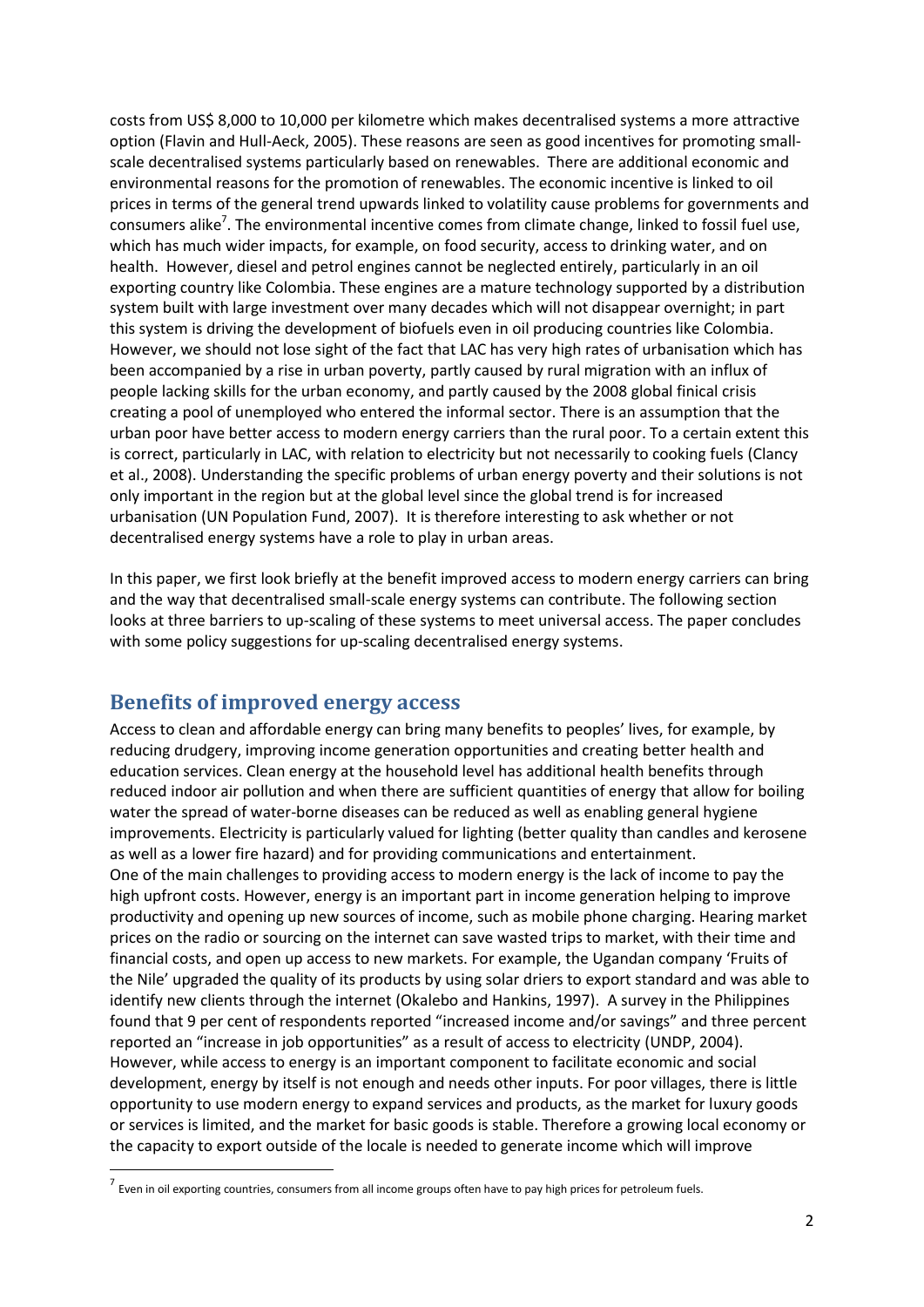livelihoods and enable consumers to pay for modern energy. Not only does this need good infrastructure, such as roads, but a level of business skills which might not be found in rural areas [\(Kooijman-van Dijk and Clancy, 2010\)](#page-12-5).

Communities can benefit from the improved services that modern energy can bring. Education benefits when schools are electrified. Not only does the electricity help to retain good quality teachers in rural areas, but there can be improvement in lighting and quality of education, particularly if there is internet access. The school can also become an improved community facility, allowing for evening classes<sup>8</sup> as well as social and political events [\(Clancy and Kooijman, 2006\)](#page-12-6). Health care centres can ensure standards of hygiene when there is thermal energy and electric lighting is an added advantage for night-time emergencies and delivery rooms. Electricity provides refrigeration for vaccines and medicines, as well as increasing the range of medical equipment available and access to the internet.

Much drudgery for women can be reduced through community services, in particular, grain milling and water pumping [\(Clancy et al., 2011\)](#page-11-1). Street lighting can produce a feeling of safety.

# **Meeting those needs with decentralised systems**

There are three general categories of energy needs: household, productive and community (hospitals, clinics, schools, community centres, religious institutions, barracks, and prisons). Each category uses (or would like to use) process heat, motive power (usually for transport) and electricity. These can all be provided by decentralised systems. There is a tendency to focus on electricity (solar home systems and micro-hydro dominating), and little attention given to mechanical systems such as wind pumps and standalone engines [\(Bates et al., 2009\)](#page-11-2). Possibly in the development literature the most well-known use of a standalone engine is in the programme which started in Mali, known as the multifunctional platform (MFP) which has now expanded to serve five per cent of the rural population and has since been disseminated to several other countries in sub-Saharan Africa (see Box 1).

The focus on electricity takes away attention from cooking which continues to be the most significant household energy demand in both rural and urban households. Solar home systems cannot be used for cooking since their output is too low. However, their strength lies in the provision of good quality light and home entertainment. On the other hand, cooks who use biogas respond enthusiastically to its controllability and cleanliness. However, the cost of a digester and the number of animals required to produce sufficient gas for the household's daily cooking needs as well as the collection of the water needed as an input adds considerably to women's burden have been cited as reasons for poor uptake of the technology [\(Clancy et al., 2006\)](#page-12-7).

#### **Box 1: The Mali Multifunctional Platform**

**.** 

The platform consists of a small diesel engine mounted on a chassis, to which a variety of end use equipment can be attached, including grinding mills, battery chargers, vegetable or nut presses, welding machines etc. It can also support a mini grid for lighting and electric pumps for a small water distribution network or irrigation system. The original goal of the project which stared in 1997 was to install 450 such platforms. Through these platforms it was expected that approximately 8,000 women in rural areas will have access to better opportunities for improved micro-enterprises. A survey in 2005 found that the women were on average making US\$44 per year of additional income (which at the time of the survey was equivalent to the mean income of those considered to be poor). Source: [\(Burn and Coche, 2001\)](#page-11-3); [\(Bates et al., 2009\)](#page-11-2)

 $^8$  While this is a frequent assertion in documents related to energy and development there is very little empirical evidence to show that these classes materialise (Clancy et al., 2011).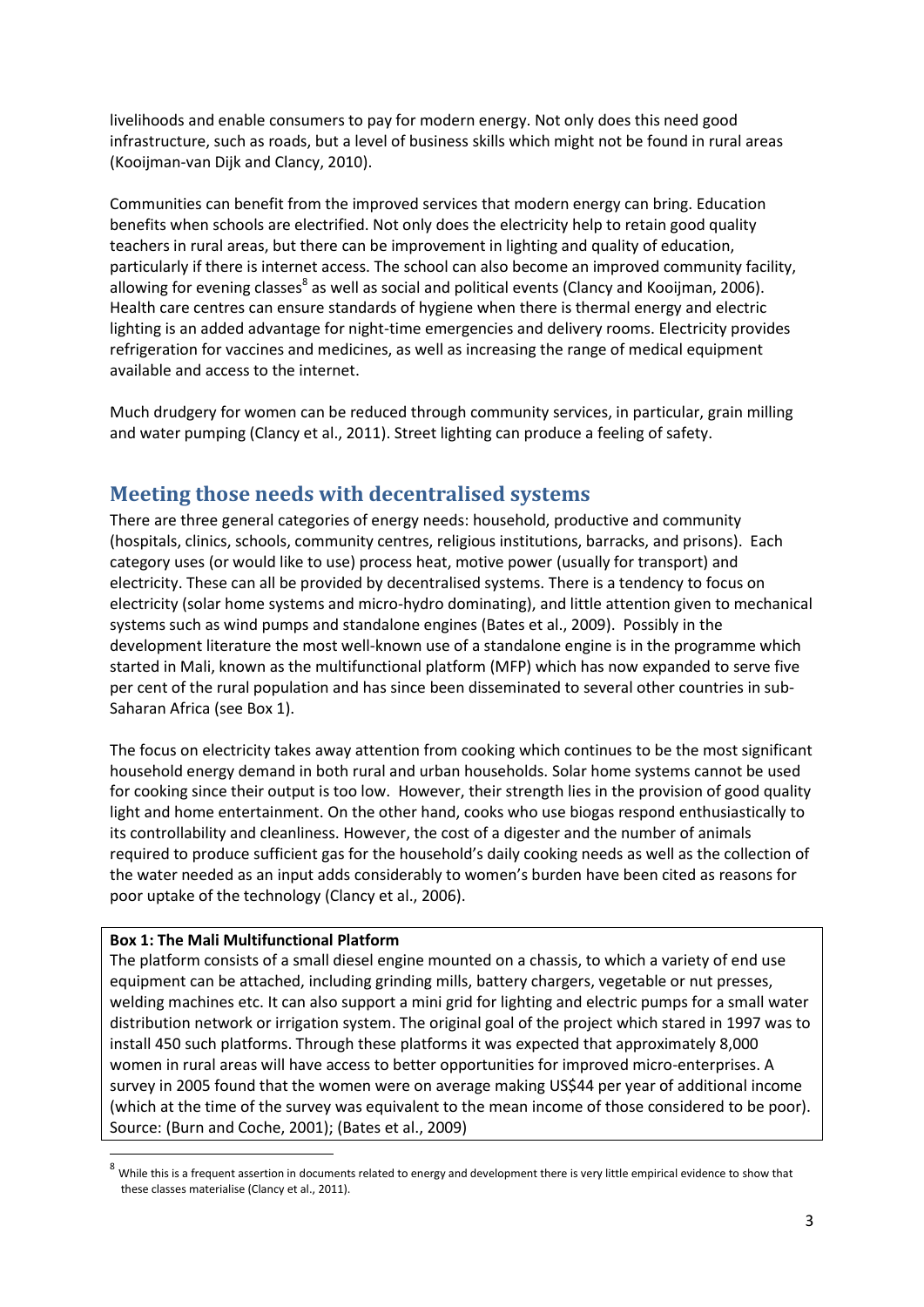In the introduction to this paper the point was made that there is an increase in urbanisation and whether or not decentralised systems could contribute to meeting household energy needs. Standalone generators are a familiar part of the urban landscape as a reaction to uncertainty about electricity by entrepreneurs for electricity or mechanical power generation [\(ITDG, 1998\)](#page-12-8). These generators can also be used for informal mini-grids [\(Schutyser, 2003\)](#page-12-9). The renewable energy options which could meet those needs in urban areas are biomass and solar. Passive solar could be used in building design, while solar energy could be used for water heating and solar home systems could meet some electricity needs but not all including a very important end-use for poor people: clean, ironed clothes. Solar energy can also be used for cooking but not so easily for process heat in commercial applications where output size is a constraint. The urban poor continue to use wood fuels for cooking and space heating. Here the major challenge is to ensure that these fuels are produced on a sustainable basis as well as improving conversion efficiency and cleanliness of household and commercial equipment for cost and health improvements. The main advantage of solid fuels biomass cooking over solar cooking is that it does not require a change in cooking practice, in particular moving the stove outside with the need for constant supervision against theft<sup>9</sup>. For food processing enterprises, solar cookers do not come in sizes capable of dealing with larger quantities of food.

There are practical considerations that make decentralised RE systems less attractive in urban areas. For example, lack of space surrounding dwellings can mean no room for installing a household biogas digester or shading from surrounding buildings makes solar water heaters or PV panels inoperable. On the other hand residents in high rise buildings complain of reflections from PV panels installed on top of lower level buildings.

# **What are the barriers to up-scaling access to decentralised small-scale energy systems?**

The approach since the 1980s to increasing access to decentralised energy systems has primarily been through piecemeal projects with the probable exception of LPG which has used the market as the dissemination mechanism. While any level of improved access is to be welcomed, particularly by the beneficiaries, the numbers of people reached by projects are usually relatively small (a few hundred per project) and the imperative is to increase the scale significantly with better coordination of effort if we are to reach the millions still in need.

One of the difficulties for energy engineers is trying to understand why there is such limited use of our favourite piece of technology which can solve all the problems of energy access. While there are many interesting scientific and engineering problems to be solved related to renewable energy and energy efficiency, for example systems control in decentralised grids, the technical issues are probably not the main reason for lack of uptake. Indeed, there are three issues related to up-scaling access which are probably more influential, which will be discussed in this section: motivation, finance and institutions.

## **Motivational issues**

**.** 

Understanding the motivations for adopting a new energy carrier and its associated technology are important since it provides an indicator of the appropriate mechanisms that need to be introduced to stimulate energy end-users to make the change. Availability of dependable supplies of modern energy carriers in sufficient quantities at affordable prices would seem obvious barriers. Availability of LPG cylinders has acted as a barrier [\(Hosier and Kipondya, 1993\)](#page-12-10) as has the initial purchase cost of

 $^9$  This is also an issue for rural households as well as objections to cooking in the heat of the mid-day sun.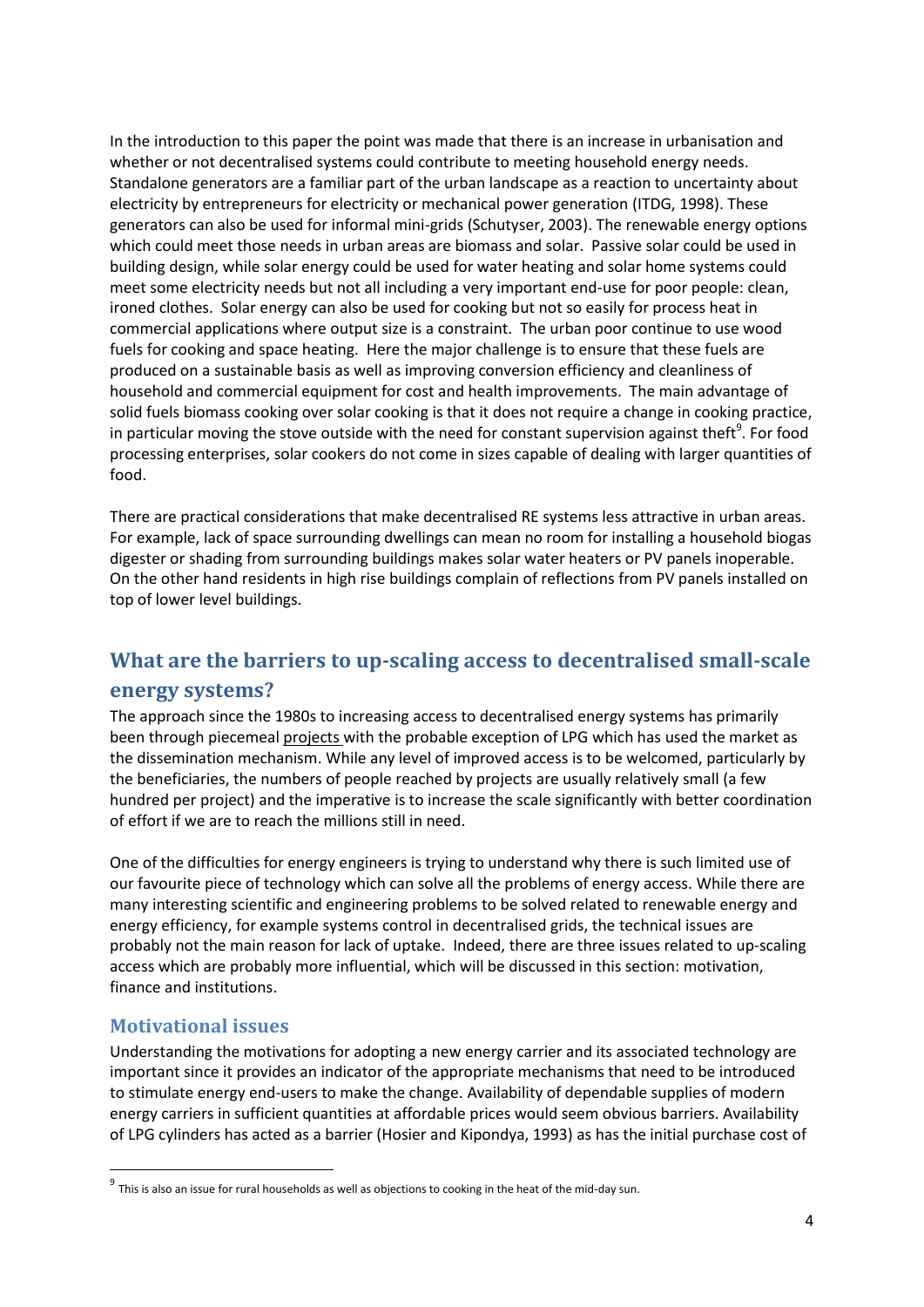the cylinder and stove have hindered the switch to LPG [\(von Molthe et al., 2004\)](#page-13-1), while refill costs can lead to the abandonment of LPG. Having to buy new equipment for the new energy carrier is an important barrier to switching, for example, the need to buy a different set of cooking utensils when switching from charcoal to solar cookers [\(Leach and Mearns 1998\)](#page-12-11).

The switch to electricity is hindered by high initial connection charges, the high cost of wiring and high standing charges. The consequence can be getting a connection illegally or through a third party, often a "slum landlord or lady" who has a legal connection and charges exorbitant rates to tenants for their supply [\(Annecke and Endelli, 2006\)](#page-11-4). Illegal connections appear to have grown in urban areas in LAC as the size of the poor urban population has increased [\(United Nations, 2009\)](#page-13-0). Illegal connections are a problem for both utilities and households. For the utilities, illegal connections mean unpredictable loads, damage to the infrastructure and a loss of revenue. For example, in Bahia State, Brazil, it was estimated that, at the beginning of this century, around 11% of the electricity distributed was diverted to illegal connections [\(Andrade, 2004\)](#page-11-5). For the consumer, illegal connections are unreliable and dangerous with connections being made without the usual safety mechanisms.

A simple economic model for households and small enterprises would assume that energy carriers are economic goods. Modern energy carriers (electricity and gas) can be seen as superior goods and traditional energy carriers (such as wood and charcoal) can be seen as inferior goods. If this is the case then it can be expected that as a household's income increases, it will switch from relying on traditional fuels to modern fuels. By extension, higher-income households will make greater use of modern fuels than low-income households do. However, such a model may be too simplistic, indeed high-income households do not completely abandon traditional fuels [\(Leach and Mearns 1998\)](#page-12-11). Although much of the debate about the up-take of RETs centres on cost there are also non-financial factors which influence switching between energy carriers.

The nature of a stove can be a deterrent to switching energy carrier. In Mexico, the LPG stoves are not suitable for cooking tortillas in the quantities required for a family meal (the available LPG stoves cook two tortillas at a time compared to the traditional stove which cooks eight). The taste of food is not the same when cooked on LGP [\(Masera et al., 2000\)](#page-12-12). The heat output of electric cookers is difficult to regulate and it takes time to learn the skill [\(Clancy et al., 2008\)](#page-11-0).

Households have to make choices about expenditures. Poor people prefer to purchase fuels in patterns that match their incomes: small amounts on a daily basis. This purchasing pattern influences the types of fuel they use. Wood, charcoal and kerosene can be bought in small amounts on a daily basis. While many economists tend to see households as a homogeneous entity making rational choices based only on price, social scientists using gender analysis consider this not to be the case. In households where there are adult men and women, the gendered division of roles and responsibilities generally allocates to women the responsibility for energy provision related to their spheres of influence in the household, in particular activities centred on the kitchen. However, when energy has to be purchased, men enter the decision-making process, for example men although not usually responsible of cooking will often decide on the stove technology if it is to be purchased [\(Tucker, 1999\)](#page-12-13). So it is men as well as women who must be motivated for switching energy carriers.

Most poor households have little capital to help them acquire energy conversion technologies and associated labour saving equipment, or to get grid connection or an LGP cylinder. For women, there are additional problems of access to capital not faced by men. Families are often the source of the type of capital needed for business ventures. There may be cultural barriers which deny women access to this source of family funds. Banks and lending institutions have conditions for lending, such as collateral and credit history requirements that exclude poorer borrowers. These requirements generally have a greater impact on women, who may face legal restrictions making it difficult for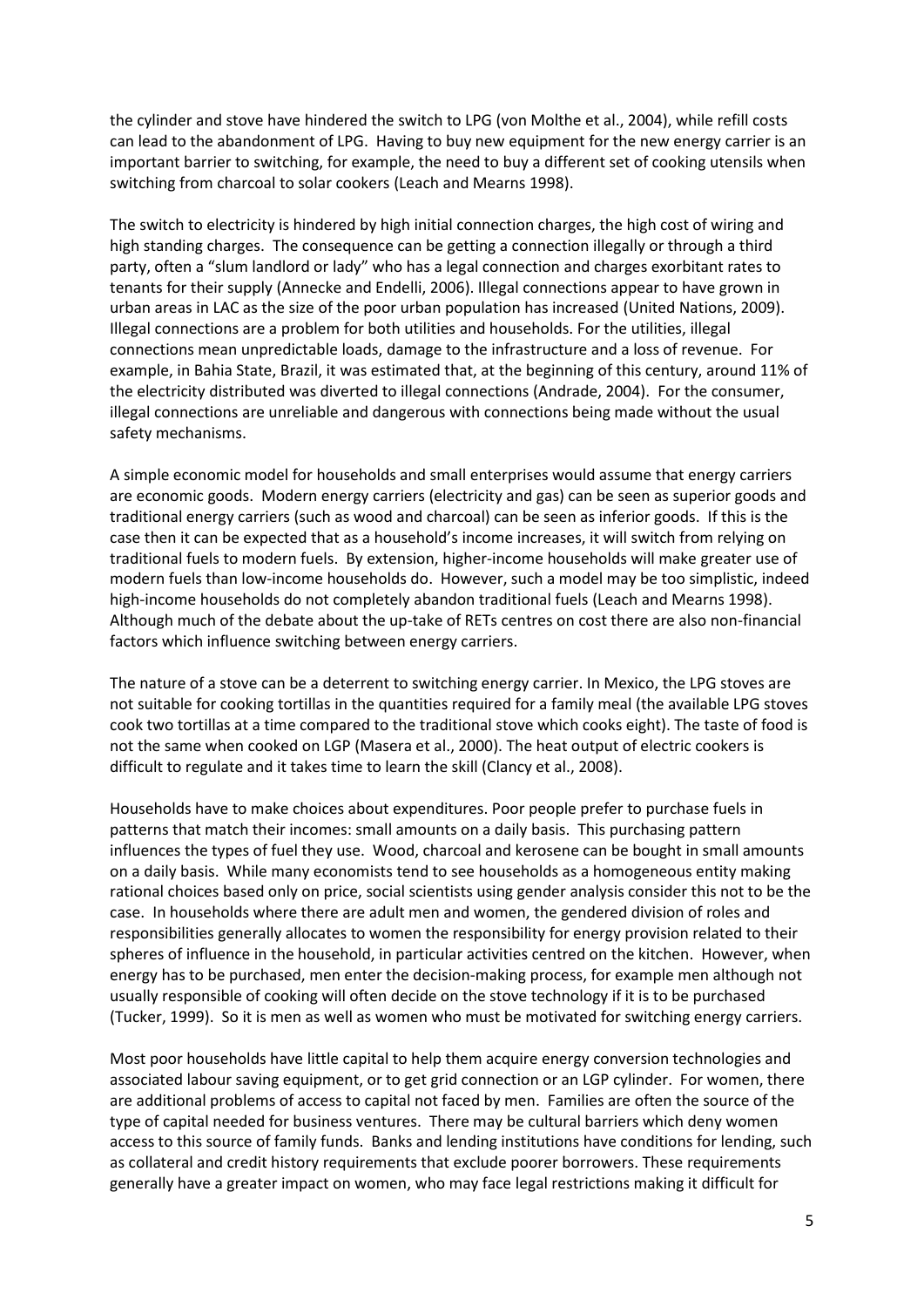them to own land or other assets, or to take action without their husbands' consent. They may also be discouraged from borrowing or engaging in business by social and cultural barriers limiting women's activities and mobility. Illiteracy, which is more prevalent for women than men due to less access to schooling can make formal loans virtually impossible. Even though it has been well documented that women have a better record of credit repayment than men, women still receive a disproportionately small share of credit from formal banking institutions. In Latin America and the Caribbean, women constitute only 7-11% of the beneficiaries of credit programs [\(UNDP, 1995\)](#page-12-14).

Utilities are often reluctant to provide a service where there are doubts about the legal tenure of property and where the dwelling is not considered to be a permanent construction. Many lowincome households fall into one or both of these categories. People on low-incomes will be less prepared to invest in their dwellings to bring them up to standard if they have no long term commitment to their houses and enterprises. The poor construction of many informal settlements makes them prone to the theft of possessions, including items such as LPG cylinders and solar cookers.

A pilot project in South Africa which tried to promote solar water heaters in low-income households found that high initial costs and lack of awareness about the technology and its benefits were significant barriers to up-take of the heaters [\(ITDG, 1998\)](#page-12-8). In households with constrained budgets hot water may not be a priority [Nthabiseng Mohlakoana, unpublished research]. The insubstantial nature of informal sector housing, as mentioned above, is also problematic in terms of whether or not the structure is strong enough to support solar technologies. Also the lack of security of tenure of informal sector housing makes people reluctant to invest in equipment that cannot be easily moved to another location.

In conclusion we can say that there is no simple switch from one energy carrier to another to meet a certain need based on cost alone. At the household level more complex factors than a simple model of adopting clean efficient energy sources enabled by higher incomes are at play in what motivates the energy transition in households. Households retain the capacity to use a mixture of energy carriers for different needs and switch between carriers as circumstances dictate. Management decisions are made balancing preferences and habits with flexibility (influenced by access and availability) and time constraints. So it is not enough to focus on cost alone.

## **Financial issues**

**.** 

Projects are often financed with grants but to ensure universal access requires much larger levels of finance. It has been estimated that the level of investment in Latin America to enable universal access to electricity by 2030 is around US\$ 15 billion<sup>10</sup> and for clean cooking fuels is US\$ 4 billion<sup>11</sup> [\(OECD/IEA, 2010\)](#page-12-15). It is primarily rural households that lack access to electricity although some urban poor households also find it difficult to get a legal connection $^{12}$ .

Financial issues are found at two levels: at the macro-level for investment and at the micro-level for consumer access.

At the macro-level the financing mechanisms will depend on the characteristics of the energy system. Large-scale grid electricity requires different levels of financing to small-scale decentralised systems, which are different again for clean cooking options. However, improved access is not only through installing more capacity but also by improved energy efficiency which generally has much lower costs per kW. Renewable technologies often have higher costs than conventional energy technologies

 $10<sup>10</sup>$  Based on a mixture of grid and decentralised systems.

 $11$  The options are improved biomass cook stoves, LPG stoves and biogas systems.

<sup>&</sup>lt;sup>12</sup> Colombia has a good record compared to a number of other South American Countries in this respect: as of 2008, 99.6% of urban households and 76% of rural households had an electricity connection (Legros et al., 2009).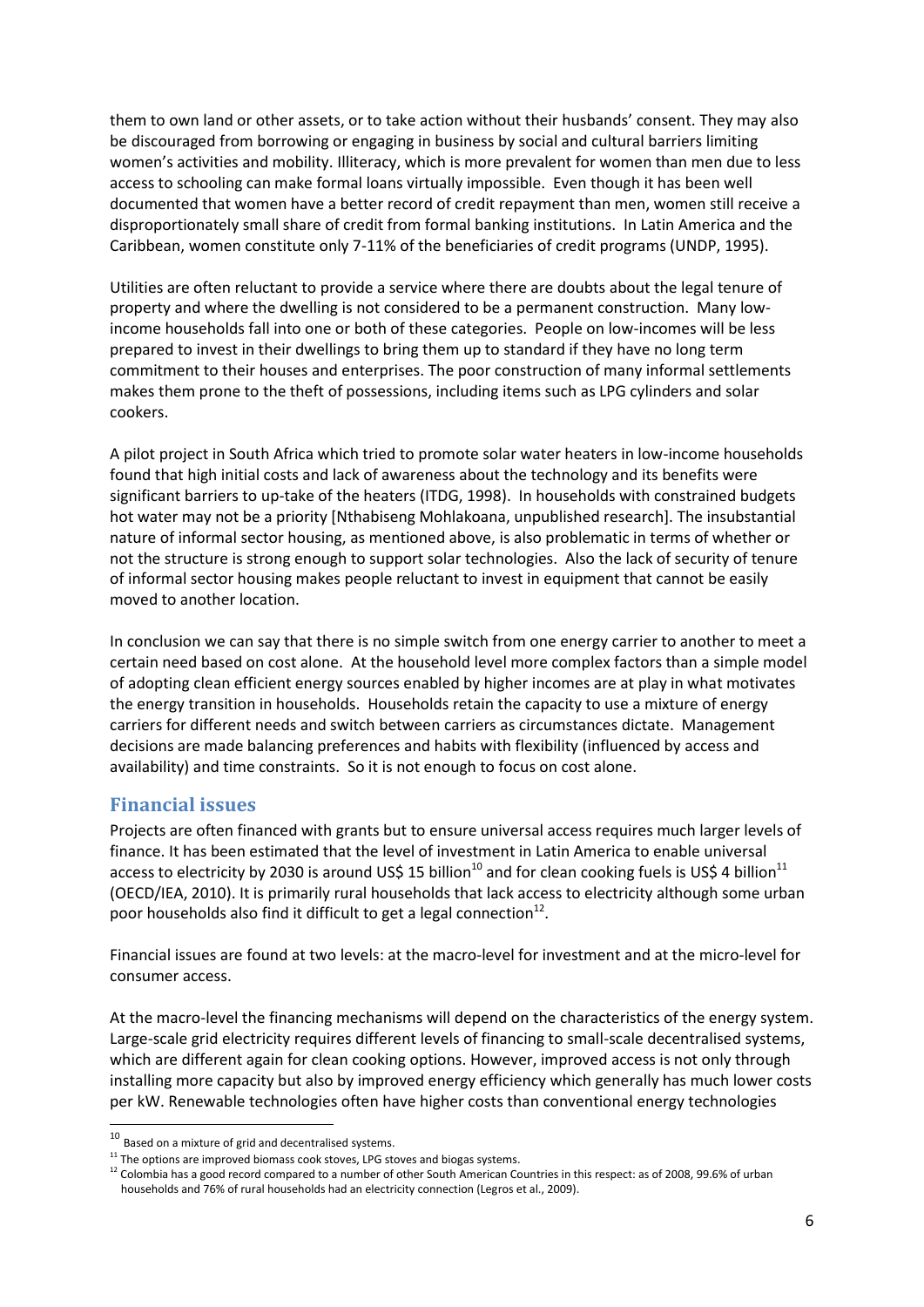related to higher capital costs (unless a full life-cycle analysis is done), higher transaction costs and imported technology [\(Cosbey et al., 2008\)](#page-12-16). The dispersed nature of RETs means many more sites, planning permission, and negotiations.

Although strictly speaking a good financial framework is part of institutional issues, it is mentioned in this section as part of the encouragement needed for investment in energy generating capacity and service delivery. It can also help to open up sources of finance. For example, poorly functioning banking systems may not tap into local savings, which may also move abroad when there is no faith in the local financial system [\(Kok et al., 2004\)](#page-12-17).

A variety of funds will need to be used, including government revenue, banks, bilateral (eg GIZ $^{13}$ ) and multilateral agencies, such as the World Bank, and specific funds for energy<sup>14</sup>. It has been suggested that in oil exporting countries, governments could finance access to LPG stoves and cylinders as well as electricity connections for low-income households by tapping into only a small fraction of the revenue they earn from these export [\(OECD/IEA, 2010\)](#page-12-15). Indeed Colombia provides an interesting example, where the government has addressed issues of energy access by the poorest strata with cross subsidies and the natural gas expansion plan which has allowed access for around 2 million consumers from the two lowest income strata (United Nations, 2009). Carbon finance, linked to measures to address climate change, opens up new revenue sources to pay for investment in renewable energy technologies and energy efficiency improvements. Private sector energy companies can also be used as a source of funds, as has happened with the UNDP LPG Rural Energy Challenge<sup>15</sup>. However, foreign direct investment generally goes towards large-scale projects. There is a reluctance to invest in small-scale decentralised systems, partly due to past experience with project sustainability and poor returns [\(Cosbey et al., 2008\)](#page-12-16).

At the micro-level ability to pay is a key barrier in access to energy services and to ensure people retain access. The access barrier is easier to overcome when the technology is linked to productive uses. Low-income households do have cash that they use for buying energy carriers, for example, batteries and kerosene, often at very high cost per kWh. However, these energy carriers are sold in small quantities which match the case flow in these households. The initial upfront costs of modern energy carriers are much higher so to enable access households, farmers and small businesses need credit at reasonable terms. Particular attention needs to be given to women since they face additional problems to accessing finance (see above). The availability of micro-finance for access to renewable energy equipment and energy efficiency improvements requires that the lending institutions are familiar with the technology otherwise they may not be willing to take the risk. A survey in Ethiopia of micro finance institutes (MFIs), who were expected to finance household biogas systems by the NGO promoting the system, found that the majority of the institutions surveyed were not aware of biogas technology and its benefits, hence they were not prepared to risk loans for such systems [\(Woldearegay, 2010\)](#page-13-2).

Much has been written about the need for micro-financing and credit schemes, especially for women and there exist many innovative schemes. There is also some concern that the levels of microfinance are not sufficient to pay for renewable energy technologies such as solar home systems. Loans are generally in the range of US\$50 to US\$ 500 for short periods (up to 1 year) [\(Cosbey et al.,](#page-12-16)  [2008\)](#page-12-16). Women are often the target of such schemes and projects aimed at enabling women's access to technologies can still go wrong if they do not also take into account the reality of women's lives. A project in Uganda which set out to encourage women entrepreneurs to purchase solar systems by offering credit through a women's bank failed to reach the target group because interest rates were

**<sup>.</sup>**  $13$  The German Government has provided €3.5 million for wind energy programmes in Colombia.

<sup>&</sup>lt;sup>14</sup> For example, the Global Environmental Facility's Small Grants Programme has provided since 1996, US\$18 million for more than 800 community-based energy projects for a variety of end-uses using a variety of energy sources.

<sup>15</sup> www.undp.org/energy/lpg.htm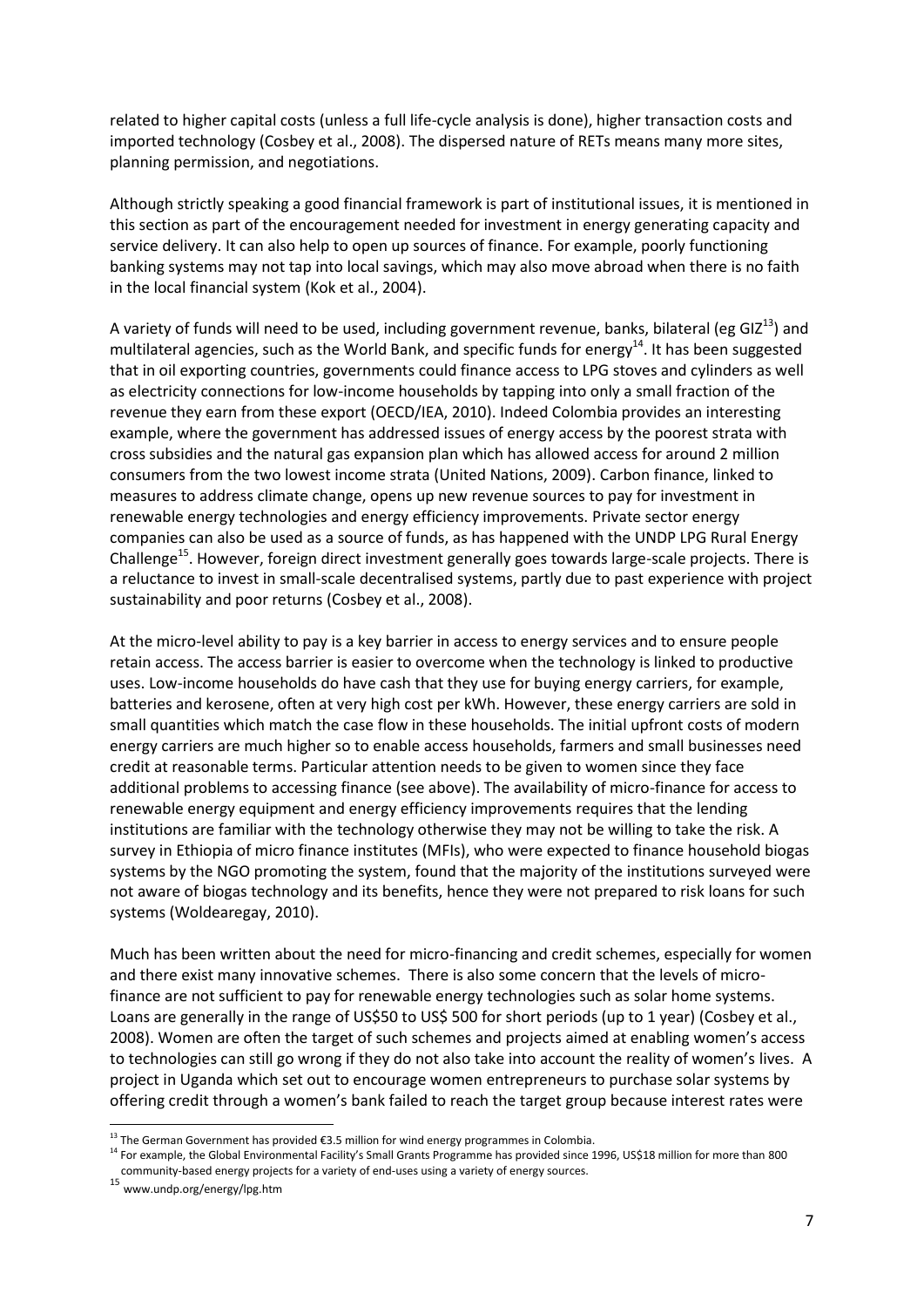set well above levels women could meet, repayment schedules were too short and collateral requirements did not match women's resources [\(Sengendo, 2001\)](#page-12-18). An example of best practice in micro-credit is the ENSIGN project (see Box 2) of the Asia/Pacific Development Centre and UNDP, which combines micro-credit loans for energy services and for corresponding income-generating activities for the poor, including women. The services are co-financed by a revolving fund and national financing institutions.

**Box 2: Financing Energy Services and Income-Generating Opportunities for the Poor (ENSIGN)** The ENSIGN project was implemented in eight countries in Asia in a UNDP-financed project by the Asia-Pacific Development Centre. Energy-linked microenterprise portfolios were developed through microcredit banks and institutions in each country. In urban areas, connecting to the grid and more efficient appliances were most important. In rural areas, however, renewable energy, coal briquettes, and diesel fuels were preferred. In both rural and urban contexts, process heat and motive power were more crucial to income-generation than lighting. The ENSIGN Revolving Fund offered 36 per cent of total loan funds, national financing institutions 50 per cent, and borrowers' equity 14 per cent. Interest rates were 15 to20 per cent, somewhat below market rates, with repayment periods of 2–6 years. Both individuals and communities were financed, with average increase in income of 124 per cent (higher for the community projects). Source: [\(Ramani, 2002\)](#page-12-19)

Subsidies as a mechanism for enabling access are not the 'poison chalice' they were a few years ago. There has been increasing realisation that access to modern energy for low-income consumers is unlikely to take place in many instances without some form of subsidy. The subsidies need to be target at the specific group and not blanket subsidies which benefit those who can afford to pay the full cost. Subsidies are considered most effective when applied to up-front costs rather than on operating costs, in this case fuels or electricity [\(The World Bank, 2004\)](#page-12-20).

To ensure people stay connected requires payment systems that match household income levels and patterns of cash flow. In Bolivia, default rates on loans were reducing by using a model that allows loan payments to be rescheduled to match agricultural production cycles [\(WIlson and Garside, 2011\)](#page-13-3).

In any sort of community scheme, the issue of financing operating costs has to be addressed. Communities can be left to operate a scheme that has been imposed from outside. The result can be a failure to apply cost effective tariffs or to collect revenue, particularly in small communities where there are strong kinship relations, which does not allow for the accumulation of reserves to pay for maintenance and replacement costs. Support is needed to build institutions that have a sense of ownership and responsibility for operation, maintenance and finance. These institutional issues are discussed in the next section.

## **Institutional issues**

There are barriers not only at the household/enterprise level (micro-), but also at the meso- (institutional) and macro- (policy) levels. At the macro- and meso-levels, legislation and the attitude of energy utilities also play a role in access. In rural areas, who is trained to maintain and manage the systems can be a key to success.

How to develop a successful business model is just as important as getting the technology right. We need to look at the whole system not only the hardware aspects: delivery system (stand-alone, minigrid, grid), purchase, ownership, management, financing models. A range of actors from the public and private sectors, communities and civil society, can provide energy derived from renewable sources or energy efficiency advisory services. The private sector can be encouraged to invest in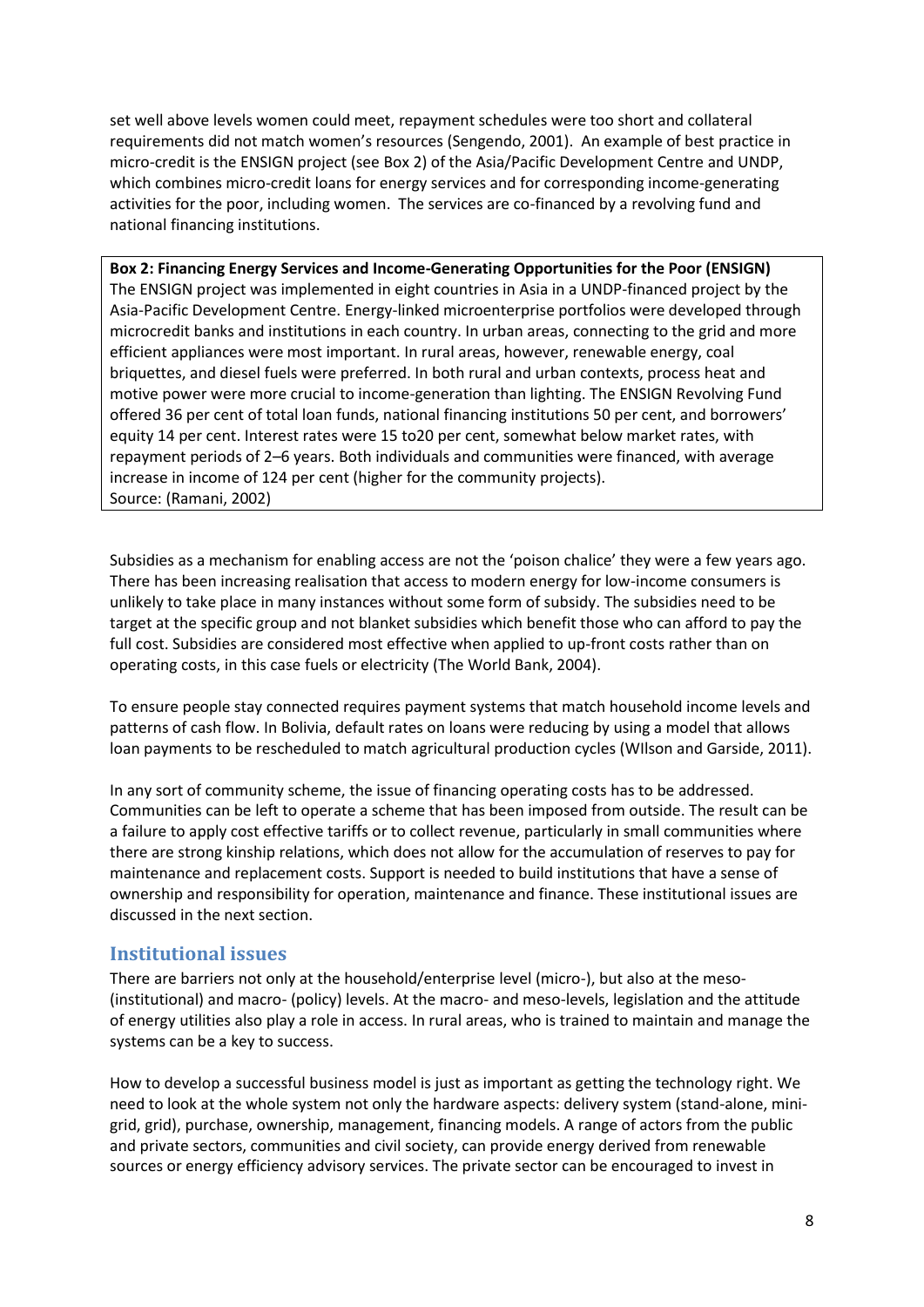energy delivery. In Argentina, the private sector is offered 15 year concessions to supply off-grid electricity using renewable energy while Mexico allows private generation for own consumption by municipalities and industry as well as letting the private sector sell to the grid [\(The World Bank,](#page-12-20)  [2004\)](#page-12-20). Good governance of the energy sector is essential to ensure that energy supplies are sustainable. Transparency in licences for energy suppliers and ensuring that regulations and standards are not only in place but are enforced helps build consumer confidence and gain political support.

Utilities are often reluctant to provide a service where there are doubts about the legal tenure of property and where the dwelling is not considered to be a permanent construction. Many lowincome urban households fall into one or both of these categories [\(Clancy, 2006\)](#page-12-21). Often energy service providers have a poor perception of low-income consumers. When it comes to supplying electricity to poor districts, people in poor urban areas are seen as a problem rather than as (potential) customers. There appears to be a reluctance to engage with low-income end-users to work towards solutions.

The main dissemination mechanism to date for RETs has been through projects which have been aimed usually at rural areas. Projects are the main mechanism because the market is not generally well developed both in terms of energy sector service companies (ESCOs) to supply technologies and in the rural population's capacity to pay. This may in part explain why wealthy households have not taken up small scale renewable energy technologies in any significant numbers. (See for example, South Africa where there is a suitable market in terms of the number of wealthy households using electric water heater and sunshine levels are appropriate for solar water heaters, yet the switch solar water heating has been insignificant [\(Sowazi, 2005\)](#page-12-22).

LPG providers appear to have a different client orientated service approach to the electricity utilities. The sector appears to be responding to consumer demand, for example, supplying different sizes of cylinder which affects the replacement cost. Orders can easily be placed by telephone with deliver cylinders by truck. In Kenya, rural areas have good availability of LPG through the use of petrol stations acting as selling points.

Informal ESCOs exist in low income urban areas to fill a market gap that the main suppliers leave. The informal sector on the one hand is prepared to go to inaccessible areas (for example where roads are made of soft sand or communities living on steep slopes) on the other hand, since they are unregulated, improper business practices can creep in. There are reports of informal kerosene distributors in Lima putting a false bottom in the kerosene tins which they sell at what appears to be a lower price per litre [\(Wakelin et al., 2003\)](#page-13-4) and in the Philippines dealers have put false bottoms in LPG cylinders [\(Clancy et al., 2008\)](#page-11-0). Urban poor households which purchase LPG from petrol stations or private dealers can pay a high price. In many cases, a cylinder passes through up to three levels of middle men before it gets to the end-user, at each level there is a mark-up [\(Clancy et al., 2008\)](#page-11-0).

The informal sector has created a niche market supplying low-income settlements with energy carriers. However, if the entrepreneurs who run these mini-ESCOs are to take part in up-scaling access to modern energy they are unlikely to have the capital to build a stock of RET equipment since they often buy from suppliers on an "as needs" basis. Large conventional commercial banks would also not probably not be willing lend them the capital since they are new entrants into the market without financial track records or creditworthiness [\(Cosbey et al., 2008\)](#page-12-16). Larger ESCOs therefore need to develop innovative ways of working with the entrepreneurs from mini-ESCOs to act as their agents for. In the informal sector gender issues are never far removed. Women face additional resource constraints to men, in particular skills and access to finance. They may therefore need additional support to establish ESCOs [\(Clancy et al., 2006\)](#page-12-7).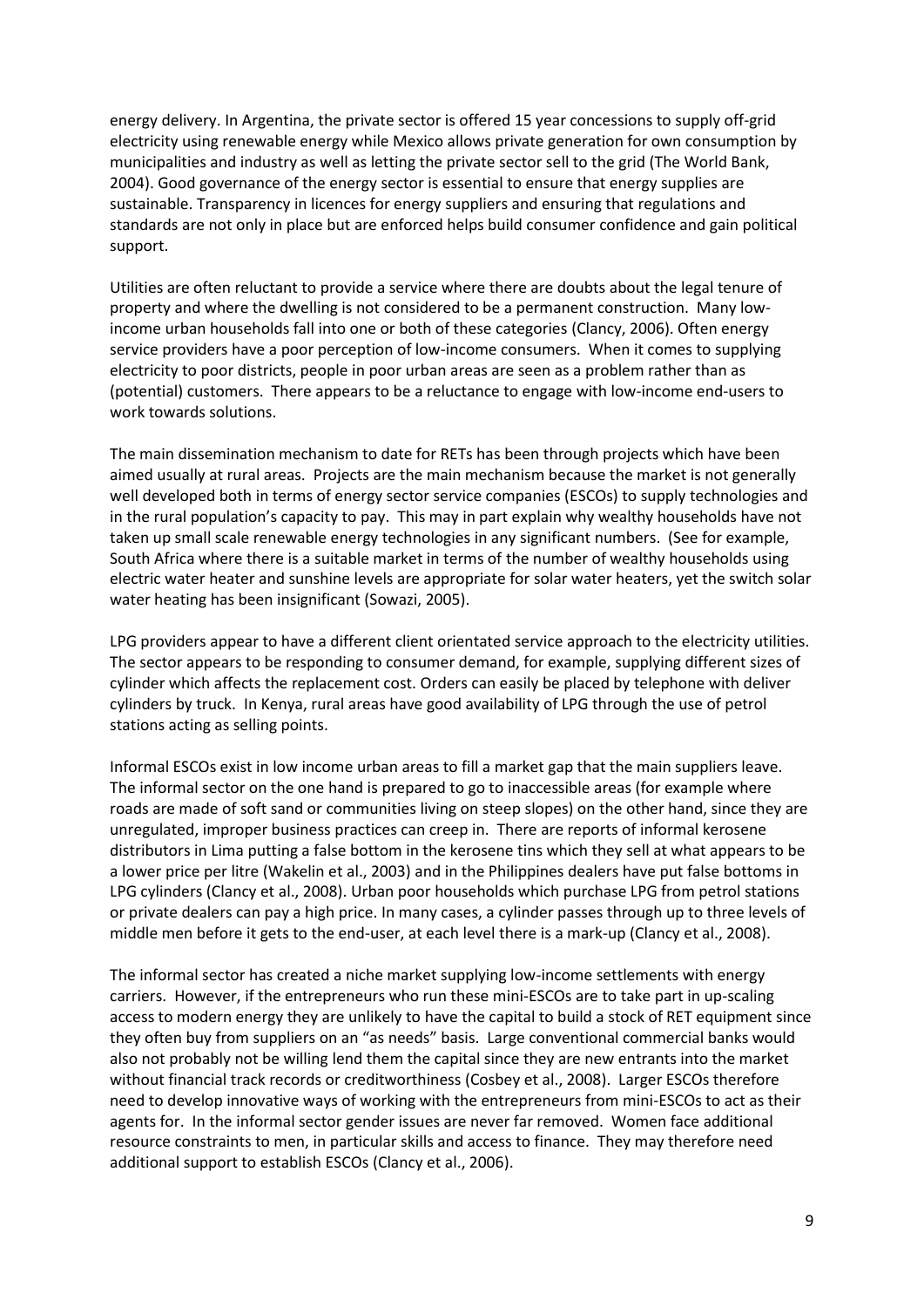It is not always the energy ministry who will be responsible for up-scaling, for example the health ministry would be responsible for energising rural clinics. These other sectors also have to understand what the options are and be prepared to finance them. This implies a need for cross ministry coordination.

To ensure sustainability decentralised energy systems also require more decentralised planning approaches involving local actors. However, energy ministries, unlike other sectors, are rarely represented at the local level<sup>16</sup> which can mean that local administrative authorities become involved in planning and implementing energy schemes probably in connection with other sector interventions such as agriculture, water and health. They are often ill equipped for the job [\(Nankya,](#page-12-23)  [2009\)](#page-12-23) and their capacity needs to be developed. There are examples of best practice in rural energy programmes in Bangladesh, Nepal and Mali and in urban energy programmes in South Africa (see Box 3 where decentralised planning has been successfully developed and local actors engaged in the process). However, these programmes seem to be the exception rather than the rule [\(Havet et al.,](#page-12-24)  [2009\)](#page-12-24). There needs to be clear demarcation of authority and remit, particularly financial responsibility, between the national and district levels.

#### **Box 3: Local government working with communities**

Cape Town City Council in partnership with the non-profit developmental organisation, *SouthSouthNorth*, has over a three year period developed the Kuyasa Low Income Urban Housing Energy Upgrade Project. This involves retrofitting 2300 low income houses with energy efficient lighting, insulated ceilings and solar water heaters. The project provides numerous additional sustainable development benefits such as improved health, access to energy services, and employment creation. Savings of up to 40% on electricity bills are reported due to the reduced need for artificial heating and cooling.

Source:<http://www.reeep.org/>

**.** 

Consultation with end-users is an important step in identifying the types of energy services needed. This can be seen as an advantage of decentralisation: it brings the demand side more into focus rather than the supply side which has the attention at the macro-level. Here it is important to ensure that men and women are consulted since they have different energy needs which influence their priorities. If communities are expected to be involved in service delivery, then they need to be involved in the entire decision making process. Box 4 gives an example of an approach to community management of a decentralised small-scale energy system.

#### **Box 4: Thima Community Pico-Hydropower Project**.

Thima is a small village in Kenya where 165 villagers have formed an association named the Thima Community Pico-Hydropower. They own a 2.2-kW hydropower plant which is currently supplying power for lighting to 165 households in the village. The villagers formed a Community Electricity Association (CEA) which elected a committee of 10 members. They were provided with training and technical support by a national NGO with many years of experience in decentralised energy projects. Consumers provided labour, purchased building materials and financed the cost of establishing a local mini-grid, the cost of house-wiring and the cost of purchasing energy-saving bulbs. A connection fee was established for the consumers. The CEA obtained necessary licenses, including the special permit from the Ministry of Energy and set up a bank account to save contributions made towards project costs. The money contributed by the community was matched by the grants provided through the NGO. Source: [\(UNDP, 2006\)](#page-12-25)

 $16$  This author knows of only one country where there is representation of the Ministry of Energy at district level: Mozambique.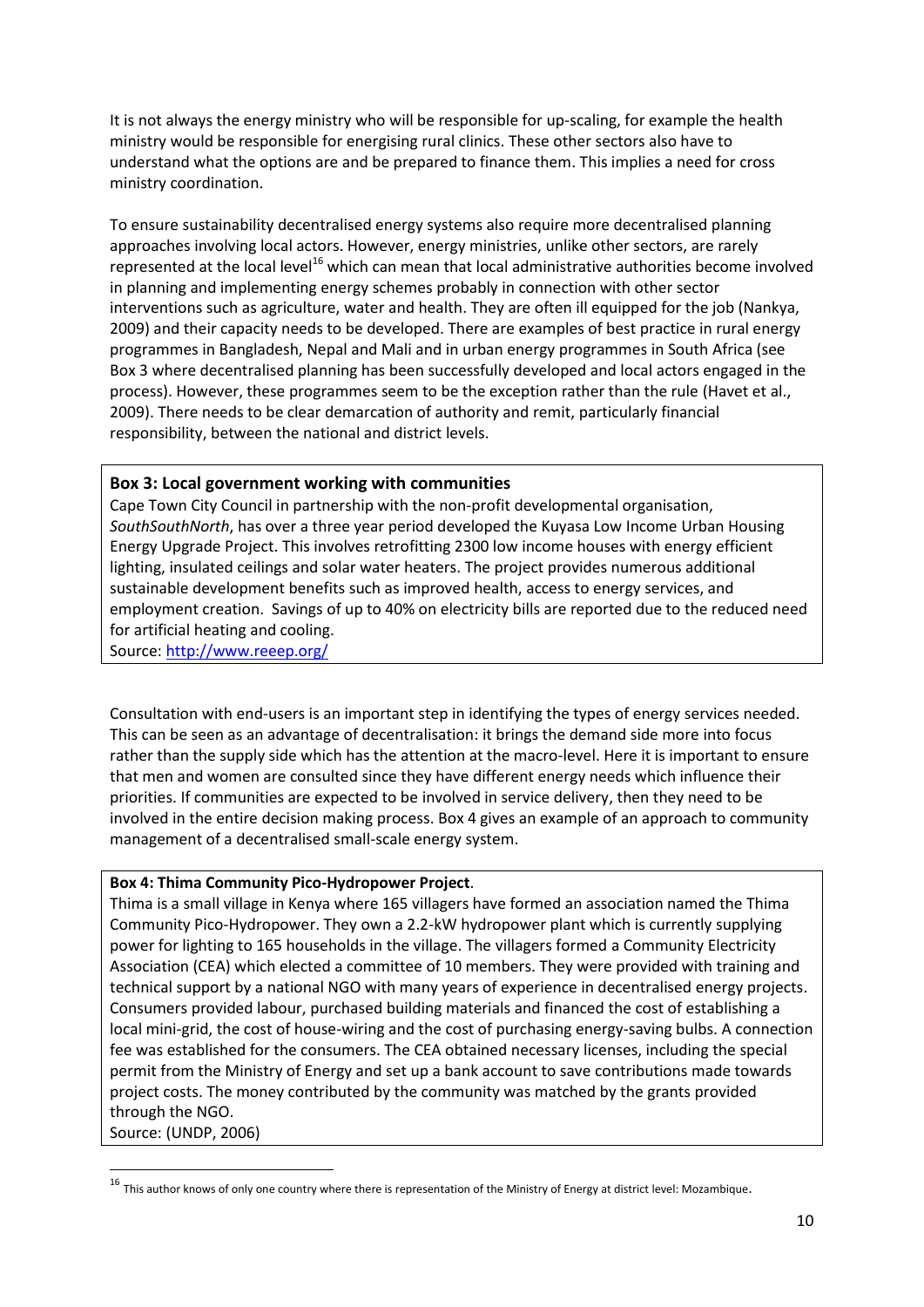There need to be sufficient number of technicians trained who are familiar with RETs. This can partly achieved by the development of local energy service companies which can include manufacturing and assembly of equipment, with the added boost of increasing employment. However, when it is communities which have responsibility for maintenance, who within the community is trained to do maintenance can be an issue in sustainability. When men gain technical skills, they have a tendency to migrate to town. On the one hand this can have financial benefits to the household if they send remittances back to the village; on the other hand it can leave the community with an energy system in need of repair. There is a strong case for training women in energy technology maintenance to have a greater chance of the skills remaining in the community.

Consumers need to be better informed about the choices available to them. TV and radio can be affective here but of course require an electricity source! Another alternative is the concept of an 'energy shop' where consumers can get advice and possibly see equipment.

# **Conclusions**

The state must now re-engage with the energy sector by ensuring an enabling framework, such as promoting equipment standards and protection for consumers from private sector excesses. Welldefined policies which set targets for renewables and energy efficiency are a starting point. Targets for RETs as part of the supply mix are considered to have played a significant role in developing RETs markets in a number of both industrialised and developing (eg Thailand) countries [\(Cosbey et al.,](#page-12-16)   $2008$ )<sup>17</sup>. Other instruments that have proved useful in promoting a transition to the use of modern energy include:

- Establishment of an effective and reliable supply system
- Adoption of technology appropriate to local needs
- Introduction and enforcement of standards and regulations (particularly for the environment)
- Adoption of appropriate pricing and taxation policies
- Provision of attractive incentives for ESCOs and consumers (including low-interest loans that take into account women's additional problems of access to loans)
- Mounting effective information and awareness-raising campaigns

There is evidence to suggest that opening up the electricity generation market for independent power producers has been particularly beneficial not only in terms of increased generation but also for renewable energy, including for small-scale micro-hydro [\(Cosbey et al., 2008\)](#page-12-16).

There needs to be better coordination between sectors if renewables and energy efficiency are to be implemented in a meaningful way, particularly for addressing energy poverty. This requires an adoption of integrated planning which includes interacting with stakeholders, such as household and business consumers and energy companies, to better understand their needs and capacities. Such approaches help create ownership of energy projects which is considered a condition for sustainability [\(The World Bank, 2004\)](#page-12-20). Governments need to have much better energy data to provide better energy planning. There is very little demand-side data, particularly gender disaggregated data, which shows what people need and the reasons that they cannot access modern energy and its associated energy efficiency technologies $^{18}$ .

**.** 

 $17$  Colombia already has a blending mandate for biofuels.

<sup>&</sup>lt;sup>18</sup> For example, more than half of the 140 countries surveyed by UNDP had no data on the number of improved cookstoves in use (including Colombia) – this is despite the undisputed positive health effects to be gained from this energy efficiency technology (Legros et al., 2009).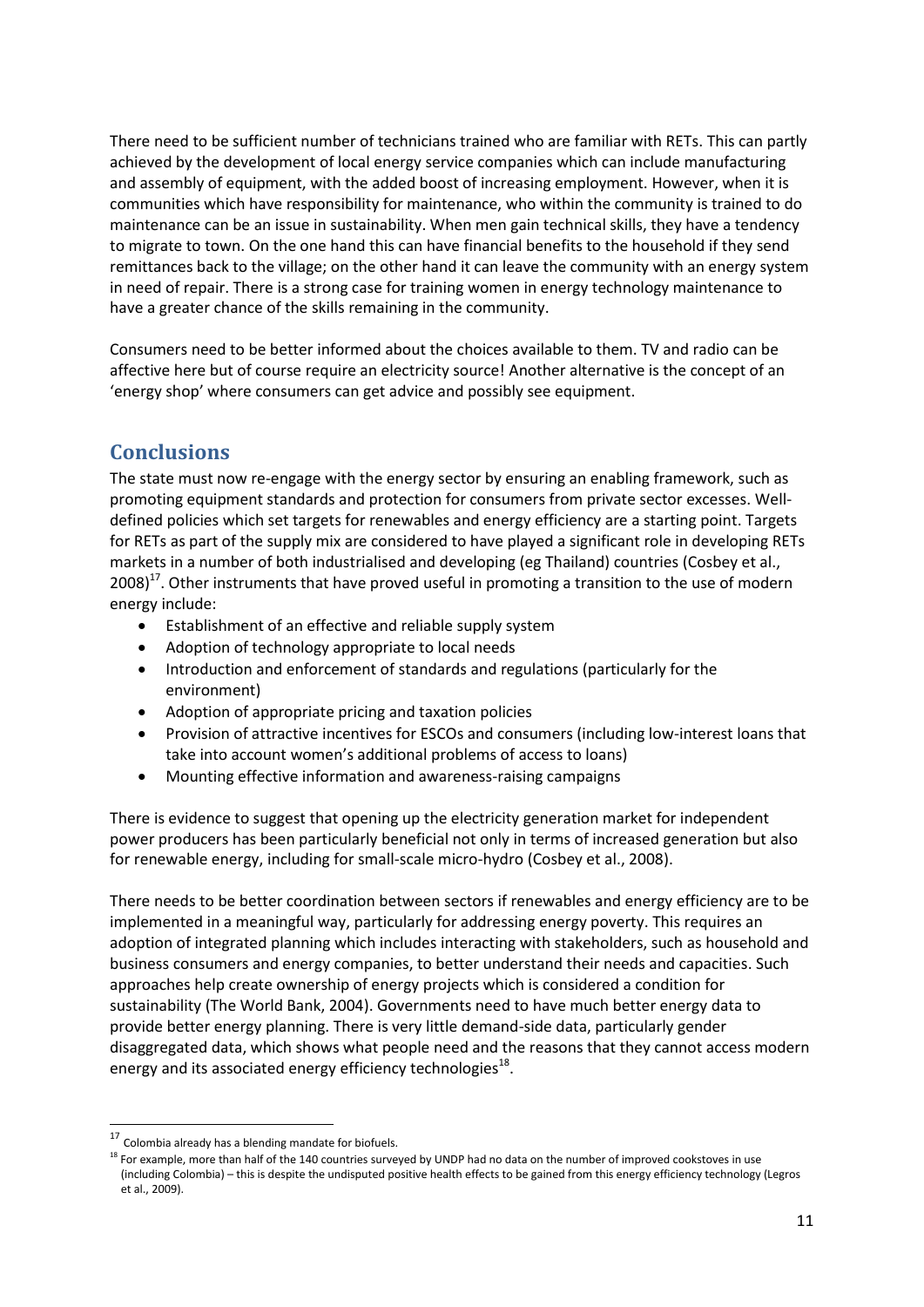#### **Box 5: Utilities working with communities**

In Salvador, NE Brazil, the utility (COELBA) ran energy conservation campaigns for low-income households in 2001. The utility sent conservation teams to households to look for energy conservation opportunities. In most cases, households had very old refrigerators with old rubber seals around their doors that no longer were able to properly seal the doors. The company helped many customers replace these seals thereby benefiting the consumers with lower bills and helping the utility avoid investment in new generating plant.

Source: [\(Winrock International, 2005\)](#page-13-5)

Institutional issues need to be addressed particularly related to a total reliance on market mechanisms which have been found not to address issues of energy poverty. This requires governments to develop policies which commit to enabling access to modern energy carriers for the poor. This can include specific policies which target the poor for example, by guaranteeing a basic amount of electricity, for example, sufficient for basic lighting and communication as in Argentina [\(World Energy Council, 2009\)](#page-13-6). There needs to be more attention to cooking energy to support the transition to cleaner cooking fuels and improved (smokeless) stoves as well ensuring the sustainable supply of wood.

## **A reflection from the author**

Perhaps the most difficult lesson for engineers is to recognise that 'their' energy technology is not the universal answer to all problems but that it increases the menu of options for solving a specific problem in a particular context. One of the first lessons I learned when I started working on renewable energy came from a Colombian who had worked for many years with rural communities on appropriate technology projects was: *be reality lead not technology driven*. This has been one of my guiding principles now for 30 years and I believe it has been a great help in my not experiencing too much frustration about the limited use of renewable energy technology and implementation of energy efficiency measures.

# **Acknowledgement**

The author would like to than the organisers for their invitation to participate in the conference and the opportunity to visit Colombia.

# **References**

- <span id="page-11-5"></span>ANDRADE, T. 2004. Inception Report: Brazil. *DFID KaR Project R8348 ' Enabling urban poor livelihoods policy making: understanding the role of energy services '.*
- <span id="page-11-4"></span>ANNECKE, W. & ENDELLI, M. 2006. Gender and prepayment electricity in Merlo, Argentina. *ENERGIA News* 9**,** 18 - 20.
- <span id="page-11-2"></span>BATES, L., HUNT, S., KHENNAS, S. & SASTRAWINATA, N. 2009. Expanding Energy Access in Developing Countries: The Role of Mechanical Power. New York: UNDP.
- <span id="page-11-3"></span>BURN, N. & COCHE, L. 2001. Multifunctional Platform for Village Power. *In:* MISANA, S. & KARLSSON, G. V. (eds.) *Generating Opportunities: Case Studies on Energy and Women.* New York: UNDP.
- <span id="page-11-0"></span>CLANCY, J., MADUKA, O., LUMAMPAO, F. & ANDREZ, A. 2008. Sustainable Energy Systems and the Urban Poor: Nigeria, Brazil, and the Philippines. *In:* DROEGE, P. (ed.) *Urban Energy Transition - From Fossil Fuels to Renewable Power.* Elsevier
- <span id="page-11-1"></span>CLANCY, J., WINTHER, T., MATINGA, M. N. & OPARAOCHA, S. 2011. Gender equity in access to and benefits from modern energy and improved energy technologies. *World Development Report 2012 Background Paper.* World Bank.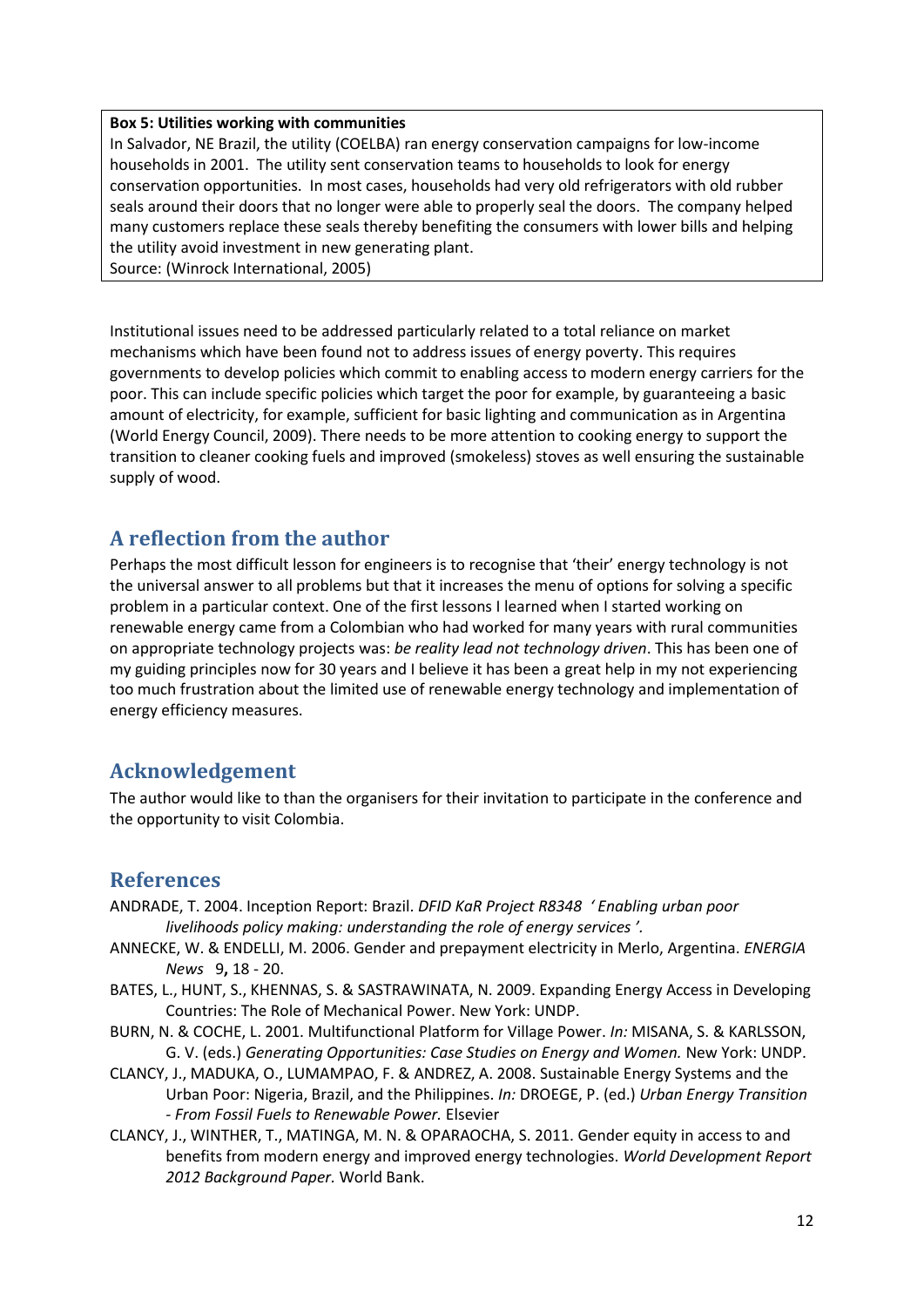<span id="page-12-21"></span>CLANCY, J. S. 2006. Urban poor livelihoods: Understanding the role of energy services Enschede, The Netherladns: University of Twente.

<span id="page-12-6"></span>CLANCY, J. S. & KOOIJMAN, A. 2006. Enabling Access to Sustainable Energy: A Synthesis of Research Findings in Bolivia, Tanzania and Vietnam.

<span id="page-12-7"></span>CLANCY, J. S., OPARAOCHA, S. & ROEHR, U. 2006. Gender Equity and Renewable Energies. *In:* ASSMANN, D., LAUMANNS, U. & UH, D. (eds.) *A Global Review of Technologies, Policies and Markets.* London: Earthscan.

<span id="page-12-16"></span>COSBEY, A., ELLIS, J., MALIK, M. & MANN, H. 2008. Clean Energy Investment. Winnipeg: IISD.

- <span id="page-12-1"></span>FLAVIN, C. & HULL-AECK, M. 2005. Energy for Development: The Potential Role of Renewable Energy in Meeting the Millennium Development Goals. Washington DC: Worldwatch Institute.
- <span id="page-12-24"></span>HAVET, I., CHOWDHURY, S., TAKADA, M. & CANTANO, A. 2009. Energy in National Decentralisation Policies. New York: UNDP.
- <span id="page-12-10"></span>HOSIER, R. H. & KIPONDYA, W. 1993. Urban household energy use in Tanzania: Prices, substitutes and poverty. *Energy Policy,* 21**,** 454-473.
- <span id="page-12-8"></span>ITDG 1998. Energy Provision to the Urban Poor
- <span id="page-12-17"></span>KOK, M. T. J., VAN BEERS, C. P., VAN ROOIJEN, S. N. M., WILTON, M. & WONINK, S. J. 2004. Energy for Development. *E4D.* Hardenwijk, The Nethelands.
- <span id="page-12-5"></span>KOOIJMAN-VAN DIJK, A. & CLANCY, J. 2010. Enabling Access to Sustainable Energy: A Synthesis of Research Findings in Bolivia, Tanzania and Vietnam. *Energy for Sustainable Development,* 14**,** 14-21.
- <span id="page-12-11"></span>LEACH, G. & MEARNS , R. 1998. *Beyond the Woodfuel Crisis: People, Land and Trees in Africa*, Earthscan Publications Ltd
- <span id="page-12-0"></span>LEGROS, G., HAVET, I., BRUCE, N. & BONJOUR, S. 2009. The Energy Access Situation in Developing Countries: A Review Focusing on the Least Developed Countries and Sub-Saharan Africa. New York: UNDP/WHO.
- <span id="page-12-12"></span>MASERA, O. R., SAATKAMP, B. D. & KAMMEN, D. M. 2000. From Linear Fuel Switching to Multiple Cooking Strategies: A Critique and Alternative to the Energy Ladder Model. *World Development,* 28**,** 2083-2103.
- <span id="page-12-23"></span>NANKYA, D. E. 2009. *The Role of Local Governments in Promoting Access to Sustainable Energy Services in Rural Areas of Uganda: The Case of Kiboga Local Government.* Master of Science, University of Twente.
- <span id="page-12-15"></span>OECD/IEA 2010. Energy poverty: How to make modern energy access universal? . Paris: OECD/IEA.

<span id="page-12-3"></span>OKALEBO, J. & HANKINS, M. 1997. Why Women Adopt Solar Dryers. *ENERGIA News,* 1**,** 6-7.

- <span id="page-12-19"></span>RAMANI, K. V. 2002. Energy as an Instrument of Women's Economic Empowerment. *ENERGIA News,* 5**,** 8-10.
- <span id="page-12-9"></span>SCHUTYSER, P. J. 2003. Small Diesel Generators in Rural Sudan: Social, Management and Technical Issues . Enschede: University of Twente. .
- <span id="page-12-18"></span>SENGENDO, M. C. 2001. Photovoltaic Project for Rural Electrification. *In:* MISANA, S. & KARLSSON, G. V. (eds.) *Generating Opportunities: Case Studies on Energy and Women.* New York: UNDP.
- <span id="page-12-22"></span>SOWAZI, S. 2005. *Exploring electricity conservation instruments for South Africa's mid to high income urban households: What are international best practices? .* Master of Science, University of Twente.
- <span id="page-12-20"></span>THE WORLD BANK 2004. Renewable Energy for Development: The Role of the World Bank Group. Washington DC: The World Bank.
- <span id="page-12-13"></span>TUCKER, M. 1999. Can solar cooking save the forests? *Ecological Economics,* 31**,** 77-89.
- <span id="page-12-2"></span>UN POPULATION FUND 2007. State of the World Population Report.
- <span id="page-12-14"></span>UNDP 1995. Energy as an Instrument for Socioeconomic Development. *In:* PROGRAMME, U. N. D. (ed.). New York.
- <span id="page-12-4"></span>UNDP 2004. Achieving the Millennium Development Goals: The role of energy services. New York: UNDP.
- <span id="page-12-25"></span>UNDP 2006. Expanding access to modern energy services: Replicating, scaling up and mainstreaming at the local level. New York: UNDP.